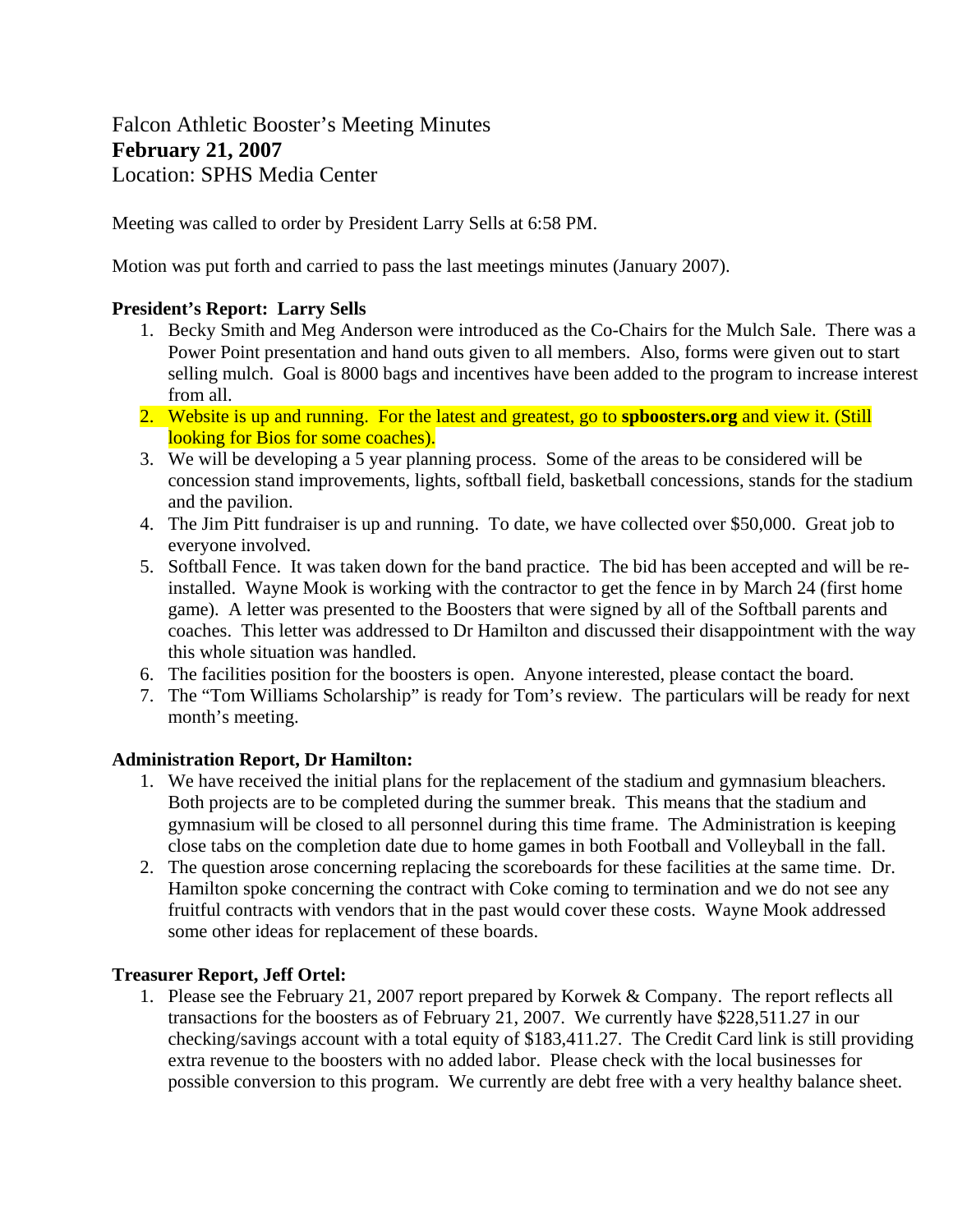Please make sure your coach's are aware of their respective balances and of nay needs that they may have for their teams.

- 2. Jeff Ortel has requested a committee be formed to review the funding process for teams. The current structure was created over 10 years ago and the funding does not cover the costs of the uniforms like it used to.
- 3. We need to discuss with the Swim Team concerning their needs for the future. Wayne Mook said that for 2007, they were fully funded by the School Board. We, the Boosters) need to plan for the future with respect to the Swim Team.

## **Concessions Report: Betty Watts**:

Luanne Kerrigan has assumed the role as the Concessions Coordinator. Betty will assist until the end of the year for guidance if Luanne has any questions.

## **Membership Report: Beth Wiley:**

Beth reported 12 new membership applications were handed in. We are still working winter rosters to verify 100% membership for teams. If you think your team was 100% and did not receive your extra allotment, please get with Beth to rectify the situation. For the year, we have brought in \$16,725 (down \$2800.00 from last year) in membership dues (which represents 341 families). Boys Varsity and JV completed their 100% since last meeting.

## **Facilities Report: Open**

- 1. BB&T has come forward to pledge \$10,000 towards the new score board for the stadium. More information to follow.
- 2. Projects to be undertaken over the next year:
	- a. Home side bleachers in the stadium
	- b. Andy Borland Sign for the field house.
	- c. New Concession stand on the home side of the stadium.
	- d. Advertisement sign for BB&T.
	- e. Bleachers for the Gym.
	- f. Concession stand on Baseball field. (Fully funded by the Baseball team)
	- g. Signage
	- h. Softball field fence

#### **Athletic Director's Report: Wayne Mook**

- 1. Addressed the Booster board concerning the opening for Varsity Boy's Lacrosse Coach. The school is looking for a teacher to fill this position. A new coach will be named on February 28, 2008.
- 2. Wayne addressed the Boosters concerning the great success that the Swim Teams (Both Boys and Girls) accomplished this year. County, Regional, and possible States for the teams.
- 3. Winter playoffs will begin this Friday. Girls Basketball away, Boys home.
- 4. Spring sign up on Thursday 2/22.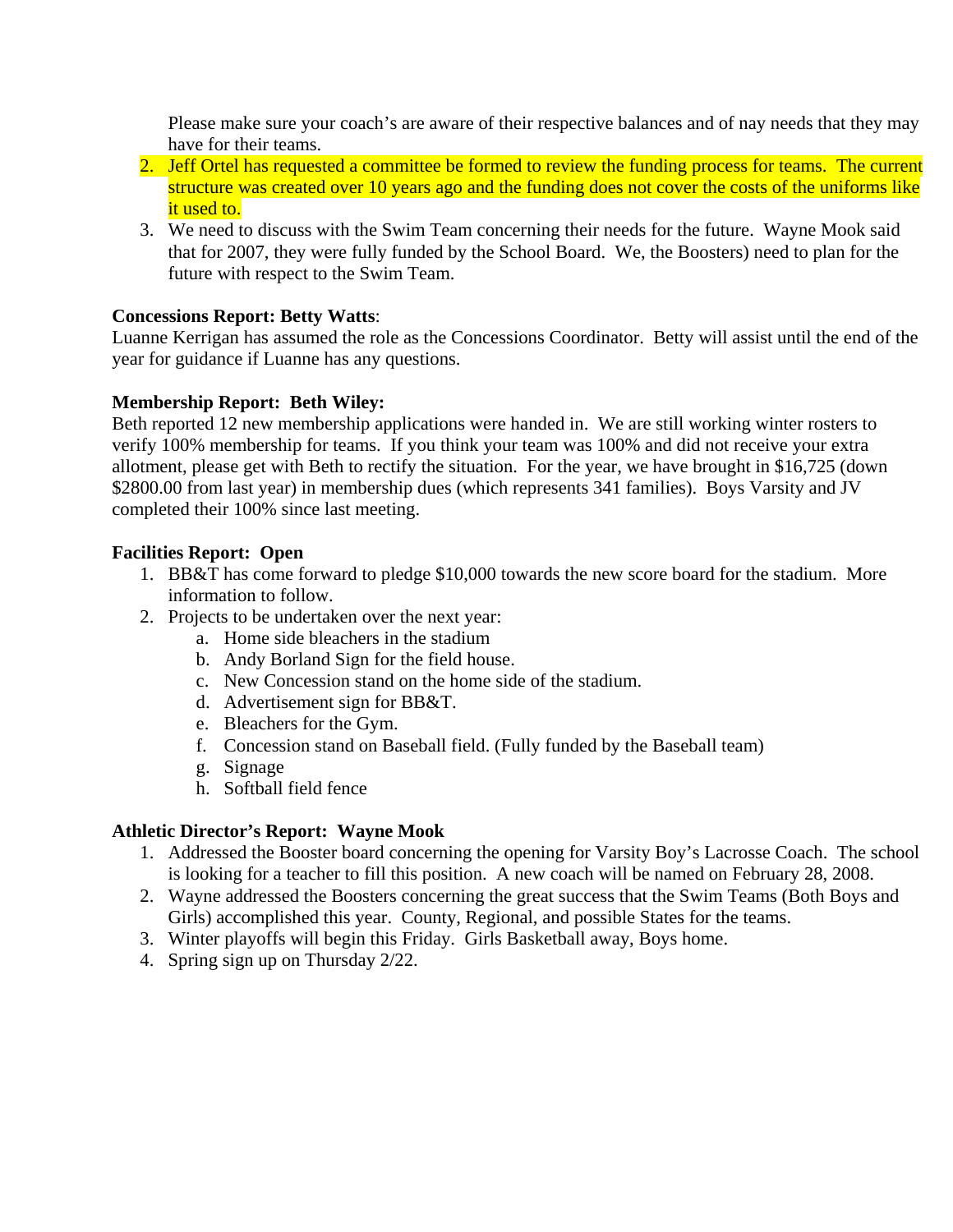#### **Fundraisers:**

| <b>Fundraiser</b>            | <b>Dates</b>                      | <b>Notes</b>                    |
|------------------------------|-----------------------------------|---------------------------------|
| Signage                      | Ongoing                           |                                 |
| Lockers                      | Ongoing                           | Need to get nameplates printed. |
| <b>Mulch Sale</b>            | April 14                          | Forms handed out                |
| <b>Bull and Oyster Roast</b> | Moved back to the fall time frame |                                 |
| <b>Golf Tournament</b>       | June (Need Chair Person)          |                                 |

## **New Business:**

- 1. Family 5K run/Walk brochures were handed out at the meeting. Great event, if you can support, please do.
- 2. The Cheerleader's are running a fundraiser throughout the year. They have created a 5 x 5 window decal for the cars. Flyers were handed out. Please support wherever possible.
- 3. A request was made concerning the track team busing. Is there a possibility to have two buses for this team (boys and girls) to travel to away meets. This team consists of over 100 athletes. This will be presented to the School Athletic Board and not the Boosters.
- 4. A motion was put forward by Joni Rose (Soccer) for the Boosters to purchase 2 indoor soccer nets for the team. The total amount for these nets is to not exceed \$1700.00 and will be only used for High School activities (Boys and Girls soccer team and the gym classes during their PE classes). This motion was passed (All votes "Yes") and approved by the Booster organization.
- 5. Coach Purpura requested \$2000.00 from the Boosters to cover overruns that the Cross Country team experienced during their season in the area of transportation. At this point a motion was made for the Boosters to fund this. During the discussion, the following points were made:
	- The normal function of the Boosters is not to cover transportation costs. This is the School's responsibility, fund raisers, special accounts, or your individual Booster account.
	- The Track/Cross Country teams are year round and they are one of the few teams that do not cut any kid who comes out and practices.
	- This team has grown to over 100 kids who are regular participants. The School only allocates 1 bus for away meets. This means that the Girls and Boys are riding on the same bus.
	- With the size of the team, the uniform situation is a mess. They are very short in this area and very under funded for replacements.
	- This team is not 100% membership, which would have meant approximately \$750.00 to off set this bill.

Discussion was concluded and a vote was put to the Members. All members voted "Yes" with the exception of 1 "No". Motion passed.